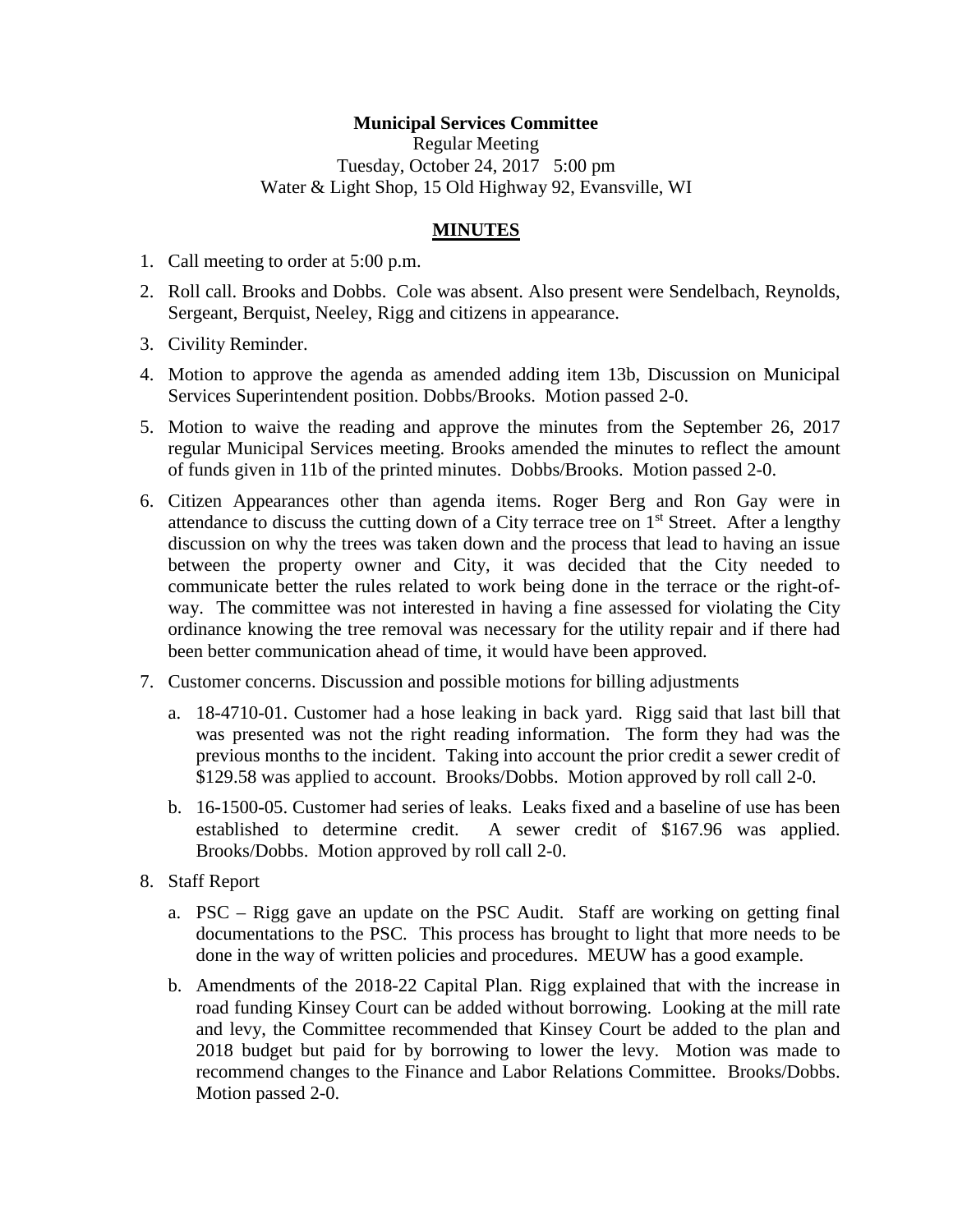- c. Amendments to the proposed budget for 2018 Fiscal Year. There were no amendments recommended. Committee was made aware minor adjustments may be made due to changes under item 13b and general costs (i.e. insurance) fluctuating or coming in still.
- d. 2019-28 CIP handout. This item was moved to the following month.
- e. Crosswalk. The Mayor brought it to the engineer, committee and staff's attention that there is an issue with pothole on the cross walk at Main and Union. The matter will be investigated and repaired if able.
- 9. Superintendent Report
	- a. Parks and Recreation Report. Allen Creek wall replacement is finished for 2017. The park store was closed for the cold season and all restrooms will be after soccer is finished. Lake Leota fish restocking took place and tree/grub clearing is done.
	- b. AMI Project. Rigg reported minimal change. Training of staff will allow the project to ramp back up.
	- c. Facility Study Update Next month there is a meeting with the project manager.
	- d. Updates on water wells. Hearing went well. Looking to add VFD motor to Well #1 to better mix the water.
- 10. City Engineer Report
	- a. Westfield Meadows & Windmill Ridge. A few residents in Westfield still have ponding issues (minimal to previous levels) in their back yards. It was advised to wait until spring for final settlement of ground and growth of grass to see if the ponding stops.
	- b. WWTP. Pump equipment is being pre-bid.
	- c. Westside booster station. Study should be complete by the end of the year.
- 11. WPPI Report
	- a. Written report. WPPI is working with the City on the PSC audit. Larson Acres received a grant on energy efficiency upgrades.
	- b. Update on CTC spending for 2017. In November final numbers for spending and proposals for CTC funds in 2017 will be done. Budget for 2018 will be presented in November as well.
- 12. Old Business
	- a. MUTCD and ADA Sign Compliance. Nothing new.
- 13. New Business
	- a. Main Street Parking Mayor asked committee to consider changing the angle parking on Main Street due to bottle necking issues. Rigg said without an alternative to reaching 14 heading north from the west end it will always bottle neck. Committee made no motion or recommendation at this time.